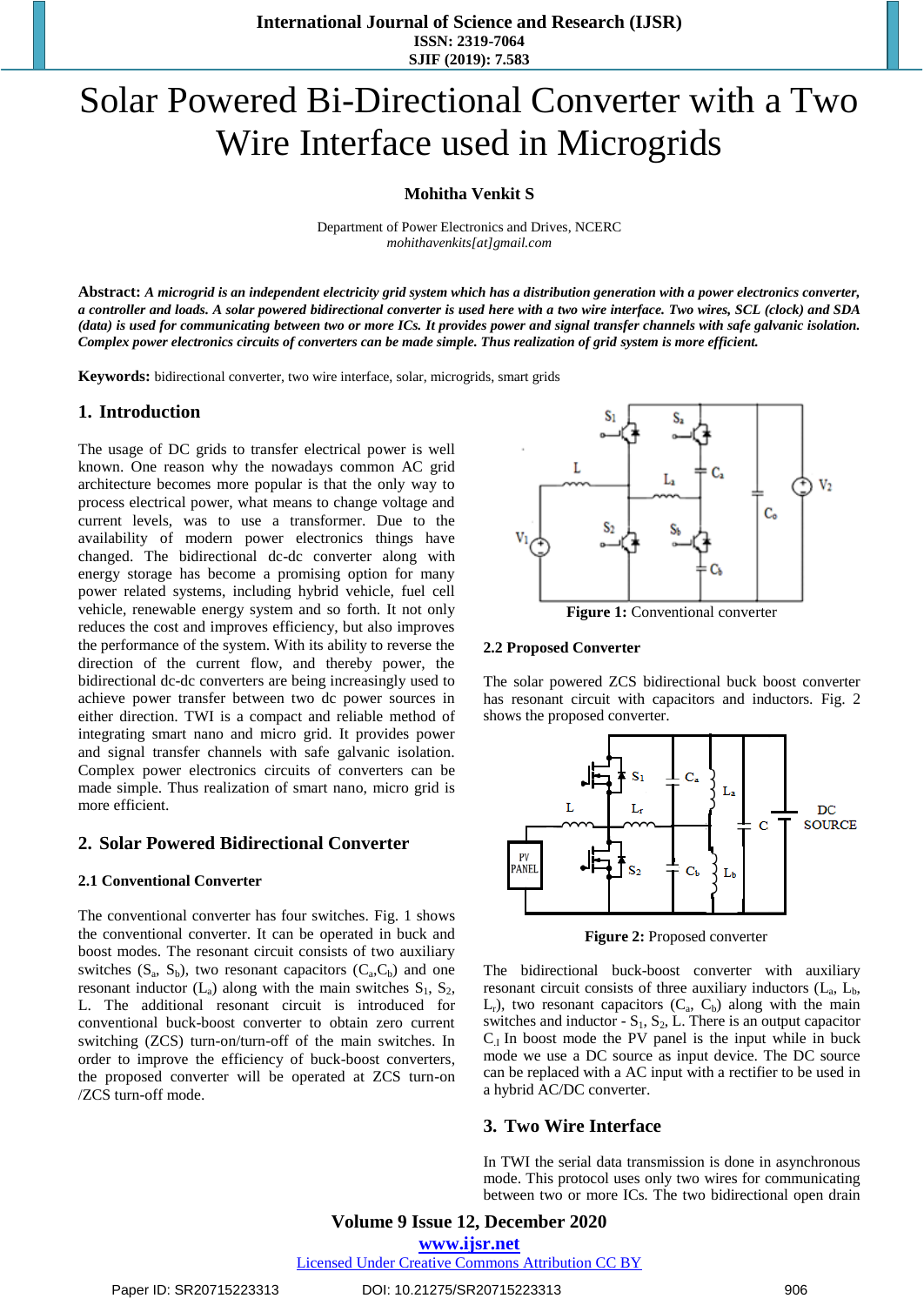lines named SDA (Serial Data) and SCL (Serial Clock) with pull up resistors are used for data transfer between devices. One of the two devices, which control the whole process, is known as Master and the other which responds to the queries of master is known as Slave device. The ACK (acknowledgement) signal is sent/received from both the sides after every transfer and hence reduces the error. SCL is the clock line bus used for synchronization and is controlled by the master.

## **3.1 Control using the two wire interface**

The control of switches with gate pulses, the MPPT tracking of solar panel is done by the IPU (Intelligent Power Unit) with two wire interface. The block diagram of two wire system with IPU is given in fig. 3.



**Figure 3:** Intelligent Power units connected with a two wire interface

IPU consists of Gate drivers, current measurement, voltage measurement, integrated temperature sensors. This is galvanically isolated from Main control board realized with microcontrollers, DSP or FGPA.

- A feedback is given from the IPUs to the microcontroller based control system.
- Galvanic isolation is given to have a protected working of the IPUs and microcontroller based control system.

## **3.2 Equations**

The equations used here are, characteristic impedance (Z) and angular frequency (ω) formula

$$
Z = \sqrt{\frac{La}{Ca}}
$$

$$
\omega = \frac{1}{\sqrt{LaCb}}
$$

where La is the resonant inductor and Cb is the resonant capacitor.

## **4. Working and simulation**

The simulation is done in MATLAB R2013A. Table 1 shows the parameter values of the bidirectional converter.

| <b>Table 1.</b> Falameters and value |             |
|--------------------------------------|-------------|
| Parameter                            | Value       |
| Input Voltage(boost mode)            | 12V         |
| Output Voltage(boostmode)            | 24V         |
| Inductor $(L)$                       | 3mH         |
| Resonant Inductor (La and Lb)        | $0.6\mu H$  |
| Resonant Capacitor (Ca and Cb)       | $10\mu F$   |
| <b>Output Capacitor</b>              | $1000\mu F$ |

#### **4.1 Boost mode**

During boost mode the PV panel will be working as the input. The low value of PV panel that is 12 V is boosted to desired value here 24 V and it is either used or stored in a battery energy storage system. If used it is fed into the grid system.

#### **4.2 Buck mode**

Buck mode can be operated in two ways. If the input is DC voltage source it is adjusted to desired level using a buck mode converter. Next is direct connection from AC grid. For the energy storage this is rectified and reduced to desired level with buck mode.

Fig. 4 below shows the simulation diagram of solar powered bidirectional buck boost converter.



**Figure 4:** Simulation diagram

Fig. 5 shows the input and output of boost mode and



**Figure 5:** Input and output of boost mode

## **Volume 9 Issue 12, December 2020**

**www.ijsr.net**

Licensed Under Creative Commons Attribution CC BY

**Table 1:** Parameters and Value